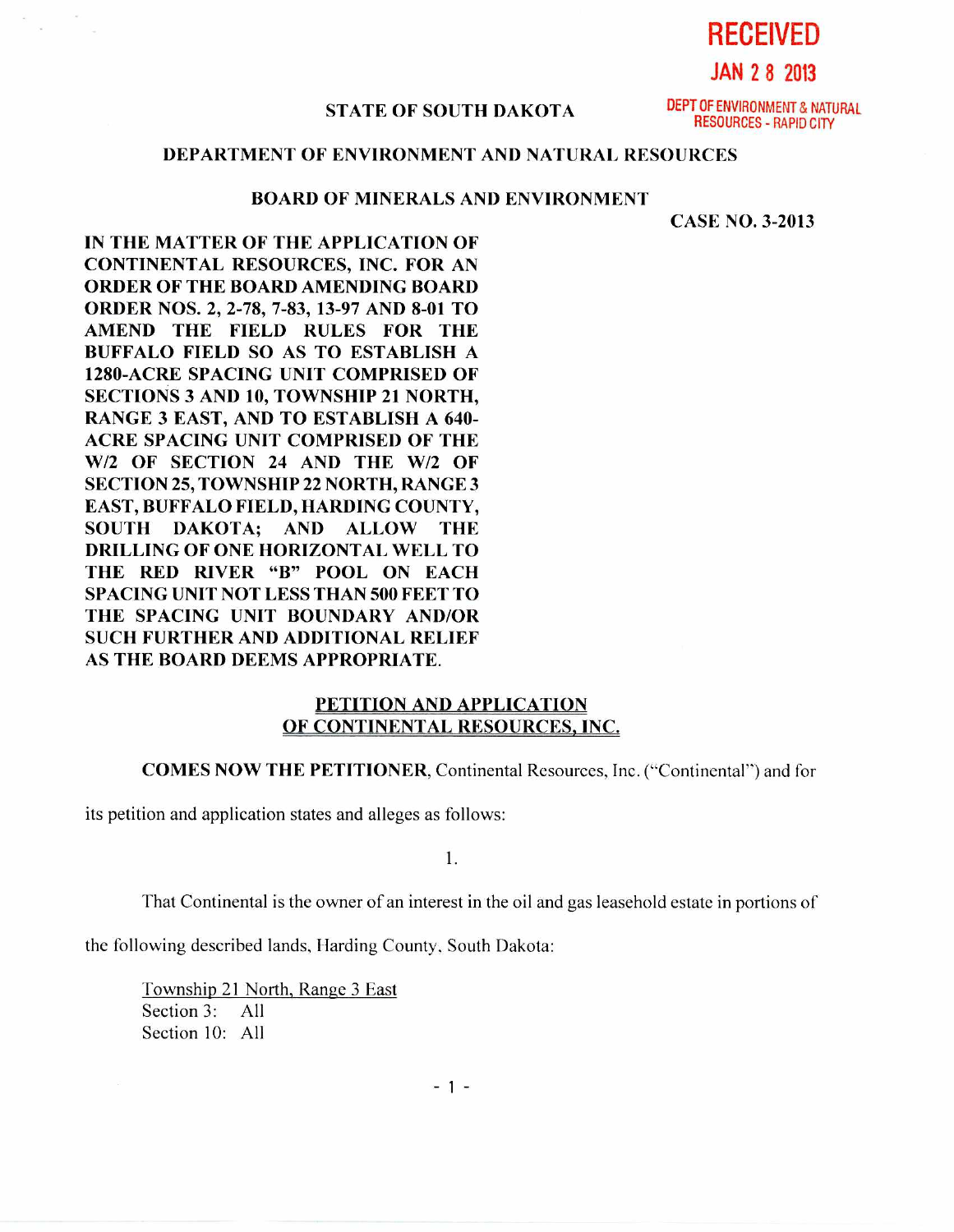Township 22 North, Range 3 East Section 24: W/2 Section 25: W/2

(the "Subject Lands")

 $\frac{1}{2}$  $\sim$ 

2.

That by Board Order Nos. 2, 2-78, 7-83, 13-97 and 8-01, the Buffalo Field is comprised of

the following described lands, Harding County, South Dakota:

Township 22 North, Range 3 East Sections 13, 24, 25, 26, 33, 34, 35 and 36

Township 22 North, Range 4 East Sections 3, 9, 10, 16, 17, 18, 19, 20, 21, 28, 29, 30, 31, 32, 33 and 34

Township 21 North, Range 3 East Sections 1, 2, 3, 4, 9, 10, 11, 12, 13, 14, 15, 16, 21, 22, 23, 24, 25, 26, 27, 28, 33, 34, 35 and 36

Township 21 North, Range 4 East Sections 1, 2, 3, 4, 5, 6, 7, 8, 9, 10, 11, 12, 13, 14, 15, 16, 17, 18, 19, 20, 21, 22, 23, 24, 25, 26, 27, 28, 29, 30, 31, 32, 33, 34, 35 and 36

Township 21 North, Range 5 East Sections 6, 7, 17, 18, 19 and 20

Township 20 North, Range 3 East Sections 1, 12 and the NE<sup> $\frac{1}{4}$ </sup> of Section 13

Township 20 North, Range 4 East Sections 1, 2, 3, 4, 5, 6, 7, 8, 9, 10, 11, 12, 13, 14, 15, 16, 17, 18, 19, 20, 21, 22, 23, 24, 25, 26, 27, 28, 29, 30, 32, 33, 34, 35 and 36

Township 20 North, Range 5 East Sections 6, 7, 18, 19, 30 and 31

 $-2-$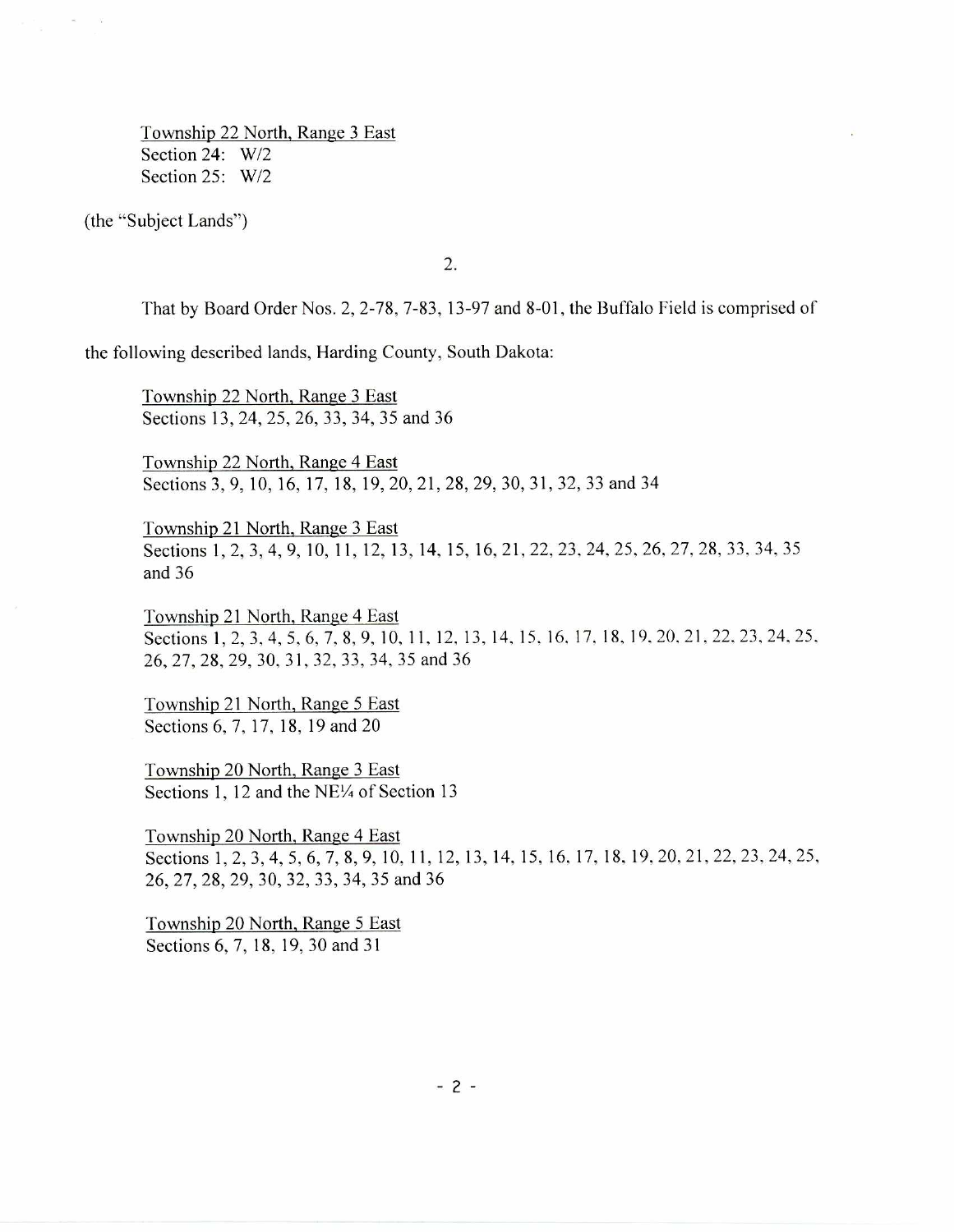3.

That Continental desires to utilize the horizontal drilling technique to test and further develop the "B" zone of the Red River Formation, in and under the Subject Lands.

4.

That in utilizing the horizontal drilling technique, it is reasonably necessary to have a certain amount of flexibility with respect to well locations that the current orders and rules of the Board fail to provide.

5.

That it is the opinion of Continental that use of the horizontal drilling technique to test and further develop the "B" zone of the Red River Formation will increase the ultimate recovery of the reservoir in a manner which will prevent waste, protect correlative rights and prevent the drilling of unnecessary wells.

6.

That Continental requests an order of the Board amending Board Order Nos. 2, 2-78, 7-83, 13-97 and 8-01 to amend the field rules for the Buffalo Field so as to establish a 1280-acre spacing unit comprised of Sections 3 and 10, Township 21 North, Range 3 East, and to establish a 640-acre spacing unit comprised of the W/2 of Section 24 and the W/2 of Section 25, Township 22 North, Range 3 East, Buffalo Field, Harding County, South Dakota; and allow the drilling of one horizontal well to the Red River "B" Pool on each spacing unit not less than 500 feet to the spacing unit boundary and/or such further and additional relief as the Board deems appropriate.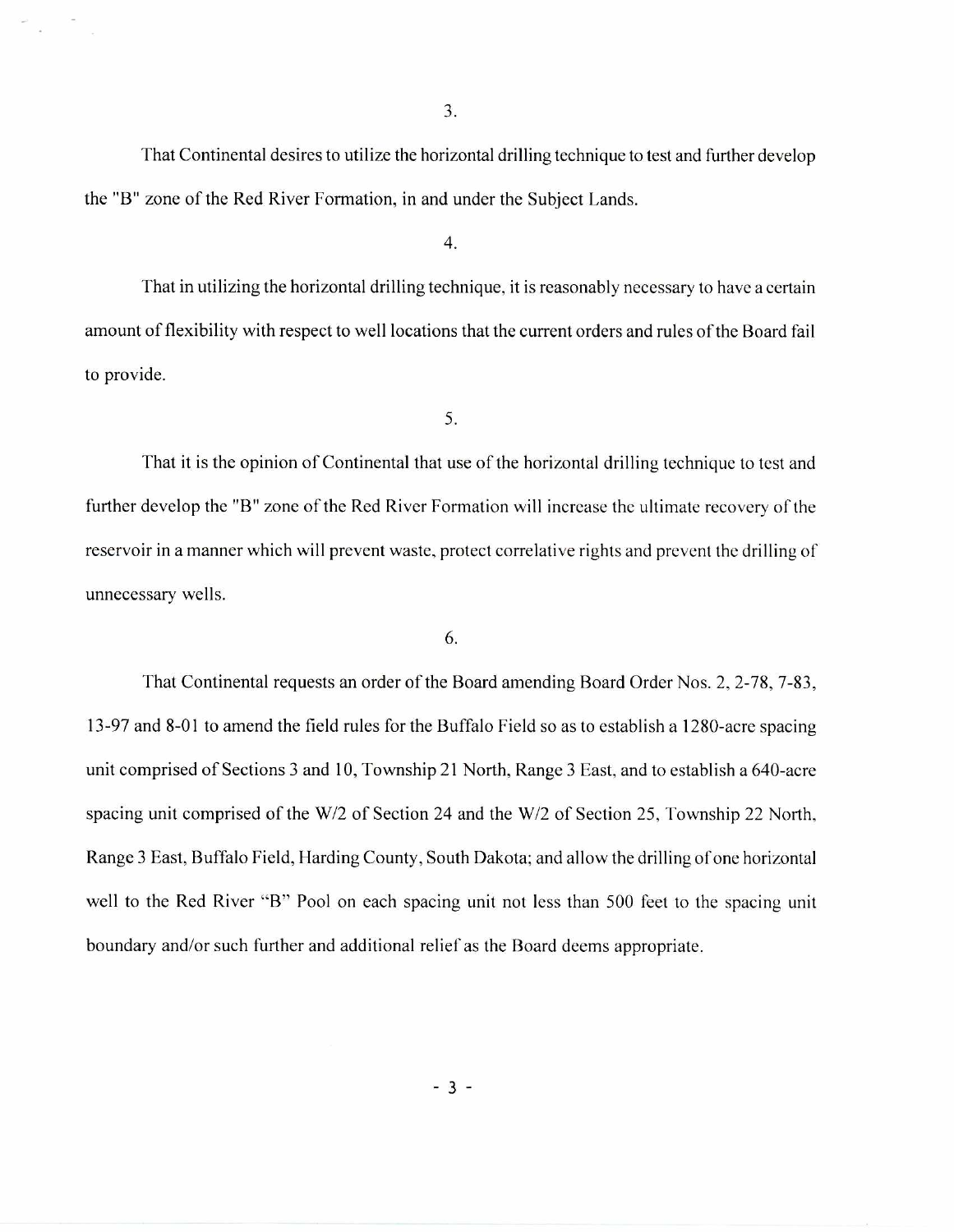That the legal authority and jurisdiction under which a hearing would be held and the particular statutes and rules involved are S.D.C.L. Ch. 1-26, S.D.C.L. Ch. 45-9 and A.R.S.D. Ch. 74:09:01 and A.R.S.D. Ch. 74:12:02.

**WHEREFORE,** Continental respectfully requests that this matter be set for hearing and that thereafter the Board of Minerals and Environment grant the following:

- a. That Board Order Nos. 2, 2-78, 7-83, 13-97 and 8-01, and any applicable orders or rules of the Board, be amended so as to establish Sections 3 and 10, Township 21 North, Range 3 East, as a 1280-acre spacing unit and to establish the W/2 of Section 24 and the W/2 of Section 25, Township 22 North, Range 3 East, as a 640-acre spacing unit in the Buffalo Field, Harding County, South Dakota, and allow the drilling of one horizontal well not less than 500 feet to the spacing unit boundary for each spacing unit;
- b. That the Board be authorized to issue drilling permits for the horizontal wells requested upon receipt of appropriate applications as provided by the rules and regulations of the Board; and
- c. That Continental be granted such further and additional relief as the Board deems appropriate.

7.

 $-4 -$